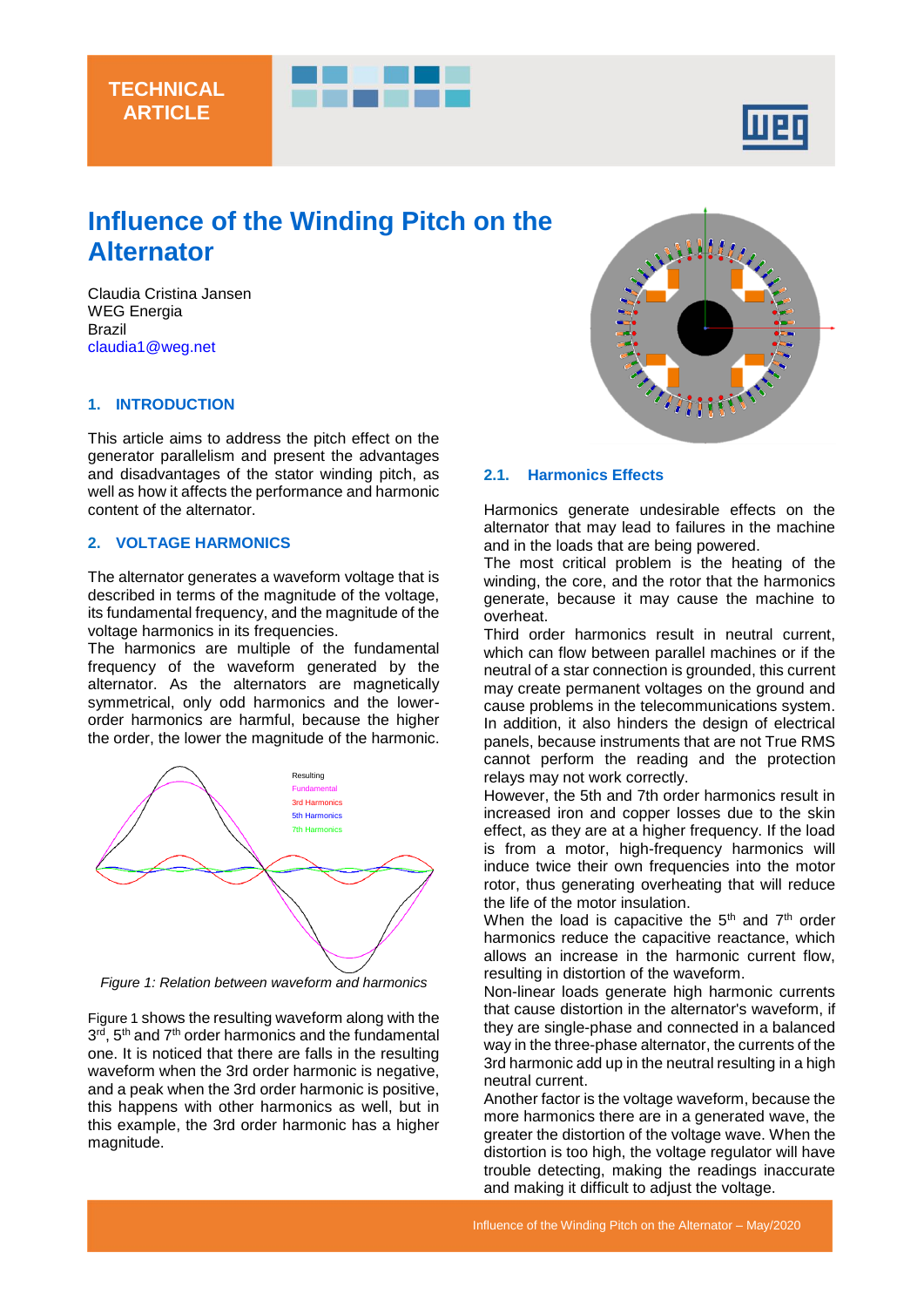



# **3. WINDING PITCH**

**TECHNICAL ARTICLE**

The winding pitch is the geometrical arrangement of the coils in the stator grooves. There are full pitch and fractional pitch machines.

The full pitch is when the coil arrangement is exactly at one pole pitch of the rotor [\(Figure 2\)](#page-1-0), whereas the fractional pitch is when the coil arrangement is smaller than one pole pitch of the rotor [\(Figure 3](#page-1-1) and [Figure 4\)](#page-1-2).



*Figure 2: Full pitch winding*

<span id="page-1-0"></span>

*Figure 3: Fractional pitch winding (5/6)*

<span id="page-1-1"></span>

<span id="page-1-2"></span>*Figure 4: Fractional pitch winding (2/3)*

## **4. PITCH x HARMONICS**

The winding pitch is one of the design parameters that determines the harmonic content in the voltage wave. Depending on the pitch used in the machine, it may eliminate some harmonics, but unfortunately it does not eliminate all of them and, consequently, it can still increase other harmonics.

2/3 pitch windings eliminate 3rd order harmonics, however, they can increase 5th and 7th order harmonics, according to [Figure 5.](#page-1-3)



*Figure 5: Harmonics with 2/3 pitch winding*

<span id="page-1-3"></span>5/6 pitch windings eliminate 5th and 7th order harmonics, however, they can increase 3rd order harmonics, according to [Figure 6.](#page-1-4)



*Figure 6: Harmonics with 5/6 pitch winding*

#### <span id="page-1-4"></span>**5. GENERATOR PARALLELISM**

There are some precautions that must be taken when connecting generators in parallel, such as an excitation system capable of ensuring the sharing of kVAr, motor capable of sharing kW, both generators with the same percentage of voltage drop at load start, harmonic content of the waveform, etc.

The most critical problem is the circulation current between the generators. This current is generated when there is a difference in the voltage waveform